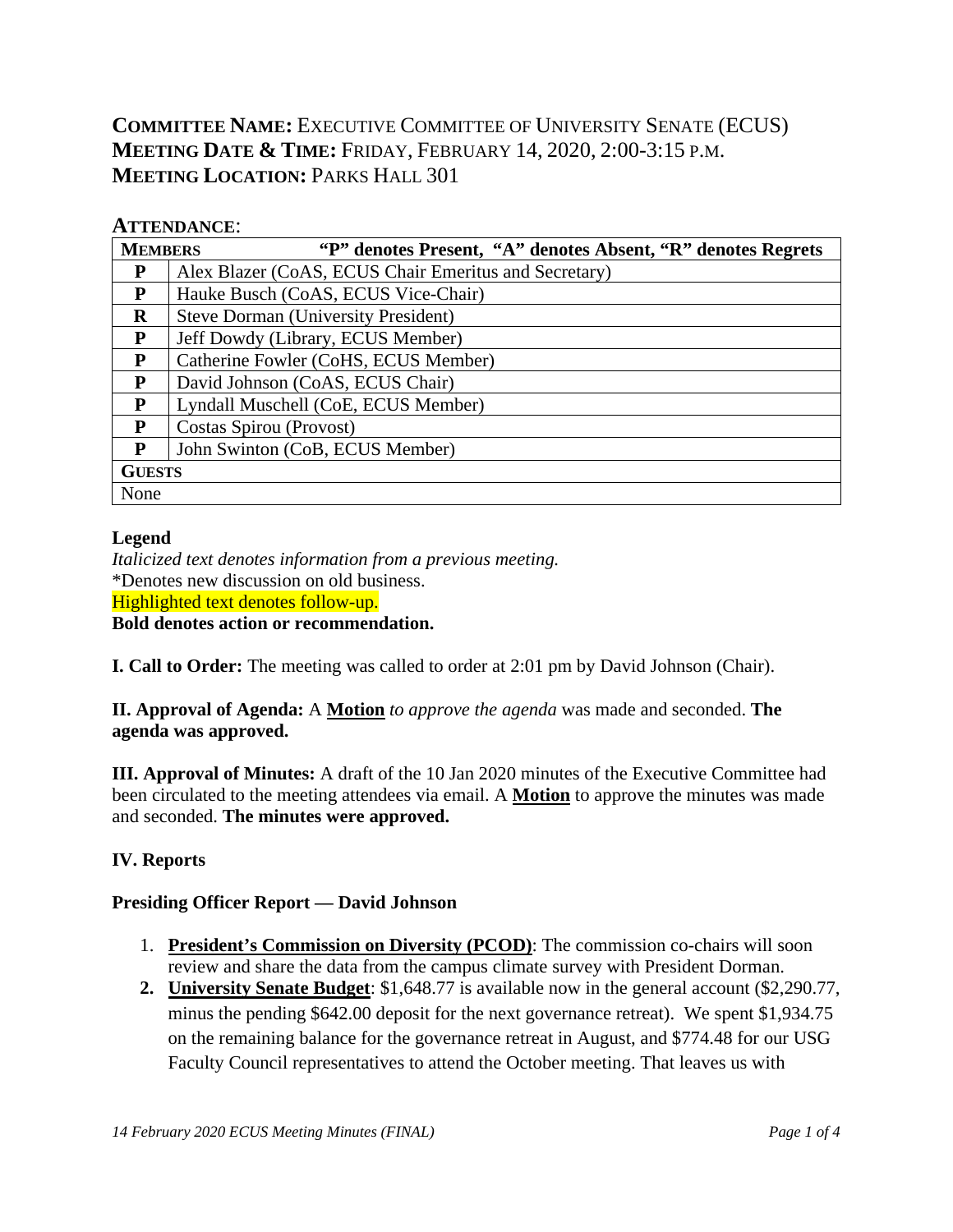\$2,290.77, which is more than enough to cover our two remaining anticipated expenses: the USGFC April meeting trip and the deposit on next year's governance retreat.

- **a. Discussion**: The suggestion was made to review supply and *AAUP Redbook* needs. Another suggestion was made to purchase an enrollments trends book (*Demographics and the Demand for Higher Education* by Nathan D. Grawe) that senior administration were reviewing; a shared governance library could be created. David Johnson will inventory Senate supplies and work with Jeff Dowdy to purchase the book.
- **3. Foundation**: \$1,000.00 Foundation account (has never been touched). \$256 Foundation account (Craig Turner's retirement gift to University Senate)**.**

#### **Presiding Officer Elect Report — Hauke Busch**

- 1. **At Large Senator Election**: Elections for the At Large Senator will take place 24-28 February.
- 2. **Governance Retreat**: Reservations for Aubrey Lanes are being processed for 10 August for the Governance Retreat and Organizational Meeting.
- **3. 2020-2021 Slate of Nominees**: Next year's slate of nominees is being prepared. Election results from Staff Council and SGA are anticipated soon.

#### **V. Unfinished Business**

- **1. 2020-2021 Governance Calendar**: David Johnson shared the final calendar. A **Motion** to approve the calendar was made and seconded. **The calendar was approved.**
- **2. Reviewing University-Wide Committees with Senate Representation:** All universitywide committee chairs that we reached out to indicated that committees such as the Academic Technology Advisory Committee, the Admin Systems & Banner Advisory Committee, the Parking Appeals Committee, the Public Art Committee did not necessarily need an elected faculty senator to serve on these committees, but that a faculty volunteer appointed by senate would suffice. Additionally, one member from senate on PTAC and the Mandatory Student Fee Committee could be a faculty volunteer as well. ECUS will finalize the University Senate representatives on University-Wide Committee at the March meeting.

#### **VI. New Business**

None

#### **VII. Open Discussion**

**1. USG General Education Redesign Implementation Timeline**: AAUP members around the state are concerned about new core and the aggressive timeline. Provost Spirou will include a link to a recent presentation by Executive Vice-Chancellor of Academic Affairs Denley in his report to ECUS with Standing Committee Chairs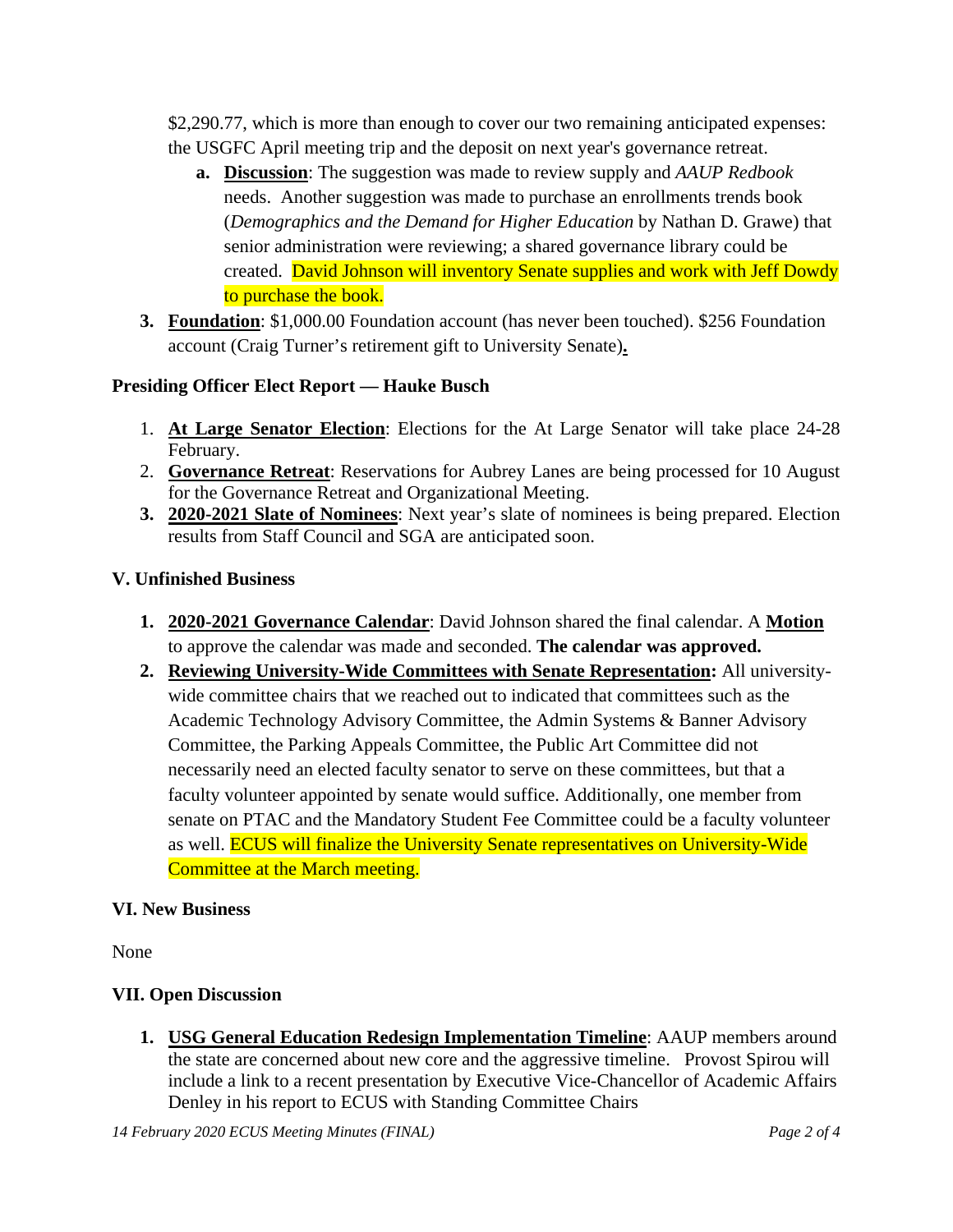[\(https://youtu.be/8E0x64jk8OE\)](https://nam03.safelinks.protection.outlook.com/?url=https%3A%2F%2Fyoutu.be%2F8E0x64jk8OE&data=02%7C01%7Ccostas.spirou%40gcsu.edu%7C1cd40b0b679347fc7db808d7b16614de%7Cbfd29cfa8e7142e69abc953a6d6f07d6%7C0%7C0%7C637172924306735991&sdata=kNRsF3X%2B4cjY9sabyjr2Tw1AHqyrd93It4NAIPJM03k%3D&reserved=0). While the redesign no longer includes "areas," it remains 60 hours and includes classes from Area F and Area B within its revised structure. Faculty shared with ECUS complaints regarding the early spring semester start date. Provost Spirou advised that we could spend two or three years revising or adapting current courses to the new core; however, he suggests that we wait until everything settles in the coming months and then act strategically to strengthen and to adapt our courses—or to create new courses---once we know exactly what we need. A concern was raised that the new core appears to be turn the core into an extension of high school curriculum, and that the quality of the core across the system will now be uniform. It was noted that the core change is happening but we can have a say on certain things, like eCore, if they do not fit our mission.

- 2. **Hotel Accommodations for Faculty Searches**: A concern was raised about a recent practice which limits candidates to faculty searches to one night of hotel accommodations while candidates for chair searches appear to receive two nights. Comments included: we must be good stewards of resources; we should be good hosts and sending candidates to the Atlanta Airport after a full day of interviewing is problematic; national searches result in national pools of candidates, as opposed to regional candidates who can drive to a campus visit; the one-night vs two-night accommodation practice seems to depend on deans and department chair support. **ECUS** will ask RPIPC to investigate the accommodations policy.
- 3. **Supplemental Course Fees**: As history to the USG's new fee policy, the legislature kept tuition low, so institutions within the system supplemented tuition with course fees; then the legislature put pressure on the USG to be careful with fees, and institutions created fee committees to look at all new fees. UGA eliminated all new lab and supplementary course fees in the fall, and the USG followed suit earlier this month. Institutions will have to determine how to budget for the lost fees.

#### **VIII. Next Meeting**

#### **1. Calendar**

- a. University Senate Meeting Friday, February 28, 3:30 p.m., A&S 2-72
- b. ECUS Meeting Friday, March 6, 2:00 p.m., Parks Hall 301
- c. ECUS+SCC Meeting Friday, March 6, 3:30 p.m., Park Hall 301
- **2. Tentative Agenda**: Some of the deliberation today may have generated tentative agenda items for ECUS and ECUS-SCC meetings. David Johnson will ensure that such items (if any) are added to the agenda of a future meeting of ECUS or ECUS-SCC.

**IX. Adjournment:** As there was no further business to consider, a **Motion** *to adjourn the meeting* was made and seconded. **The motion to adjourn was approved and the meeting adjourned at 3:20 p.m.**

**Distribution:** First, these minutes will be sent to committee members for review; second, they will be posted to the minutes website.